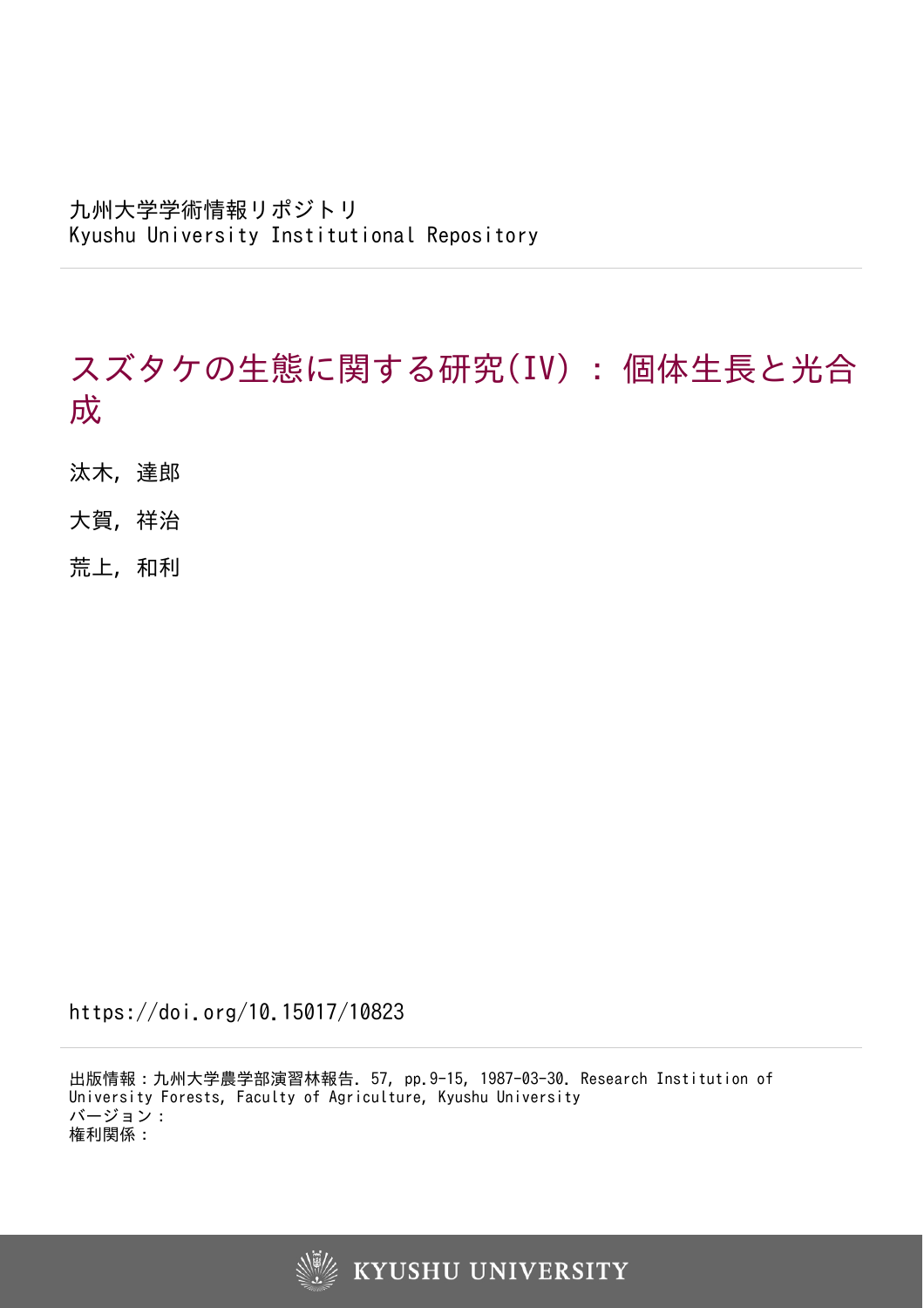# Ecological Studies of Suzutake *(Sasa borealis)* (IV) Individual Growth and Photosynthesis

Tatsuro YURUKI, Shoji OHGA and Kazutoshi ARAGAMI

#### **Abstract**

The growth of new culms and the seasonal changes of photosynthetic ability were investigated.

1) The new culm of Suzutake begins to sprout when the daily mean soil temperature at the depth of 10 cm go up to about  $10^{\circ}$ C and finishes its elongation within two months.

2) After the completion of culm-elongation, the new leaf begins to unfold and finish it completely by ten days or more. The unfolding of all leaves have been completed within  $30~50$  days following the first-leaf appearance.

3) The phtosynthetic ability of new leaves is higher than in any old leaf.

4) As the optimum condition in photosynthesis, temperature should be about 20'C and light intensity, 30 klux and more.

5) Although the photosynthetic ability of a new leaf continued to increase until late in the first growing season, it decreases rapidly at a temperature below  $0^{\circ}C$ . The decreased photosynthetic ability hardly recovers.

6) It became evident that the photosynthetic ability of shade leaf is higher than that of a sun leaf in low light intensity and Suzutake was found to be a shade-enduring plant.

### **Introduction**

Among Sasa species appeared characteristically in the temperate forests of Japan, Suzutake *(Sasa borealis)* is distributed widely from Hokkaido to Kyushu. However, its distribution is limited to high mountainous regions in Shikoku and Kyushu. In general, Suzutake grows close to the forest floor, thus preventing other plants from taking root. Also, the rhizomes of Suzutake are very well developed and tightly binds the surface soil, effectively ensuring their continuous presence. Many research papers are available on the ecology of Sasa species (AGATA *et al.,* 1976) (AGATA *el al.,* 1978) (AGATA *el al.,* 1979) (KAWAHARA *et al.,* 1977a) (KAWAHARA *et al.,* 1977b) (KAWAHARA *el al., 1978)* (OHSHlMA, 1961a) (OHSHlMA, 1961b) (OHSHIMA, 1961c) (SAKURAI, 1983a) (SAKURAI, 1983b) (UEDA *et al.,* 1958) (USUI, 1961) (YOSHIDA, 1950) etc, but few deal with Suzutake.

The present authors have investigated the development of a natural Suzutake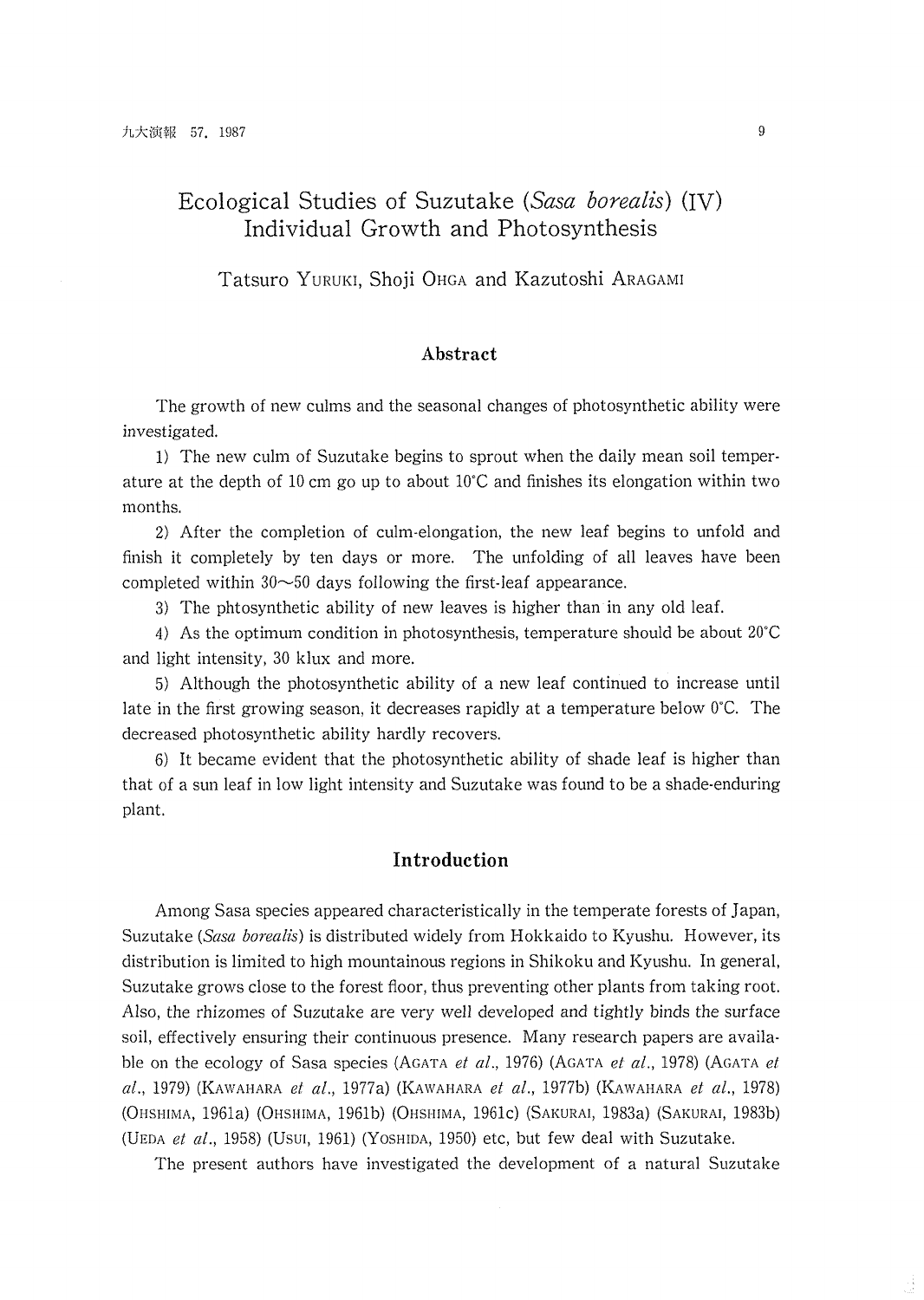community for twelve years and reported the stratum structure and age structure of the community (YURUKI et al., 1977) (YURUKI *et* al., 1984). In the present paper, the growth of new cullns and seasonal changes in photosynthetic ability are studied.

#### **Materials and Methods**

The Suzutake used in this investigation were transplanted to pots in Kyushu University Forest Nursery in Kasuya (70 m in altitude) from Kyushu University Forest in Miyazaki (1000 m in altitude) in December, 1983, and grown in the open and under 20% full-light.

The growth of new culms and leaves was measured periodically, and the soil temperature at a depth of 10 cm and air temperature at a height of l50 cm were measured using a thermocouple. The photosynthesis of a leaf fixed to an assimilation box without excision was measured with an infra-red gas analyser. Furthermore, measurements were carried out using the same leaf throughout the period of study. Assimilation temperature was measured with a thermocouple placed in contact with the reverse side of the leaf.

### **Results and Discussion**

#### l. **A relationship between growth of new culms and temperatures**

As shown in Fig. l, new culms began to sprout in late March when the daily mean air temperature (in the open) went up by about  $10^{\circ}$ C. The shoots of Suzutake are assumed to start being active with rise in soil temperature rather than air terperature. The daily mean soil temperature  $(Y)$  at a depth of 10 cm is related to the daily mean



Fig. 1 Growth of new culm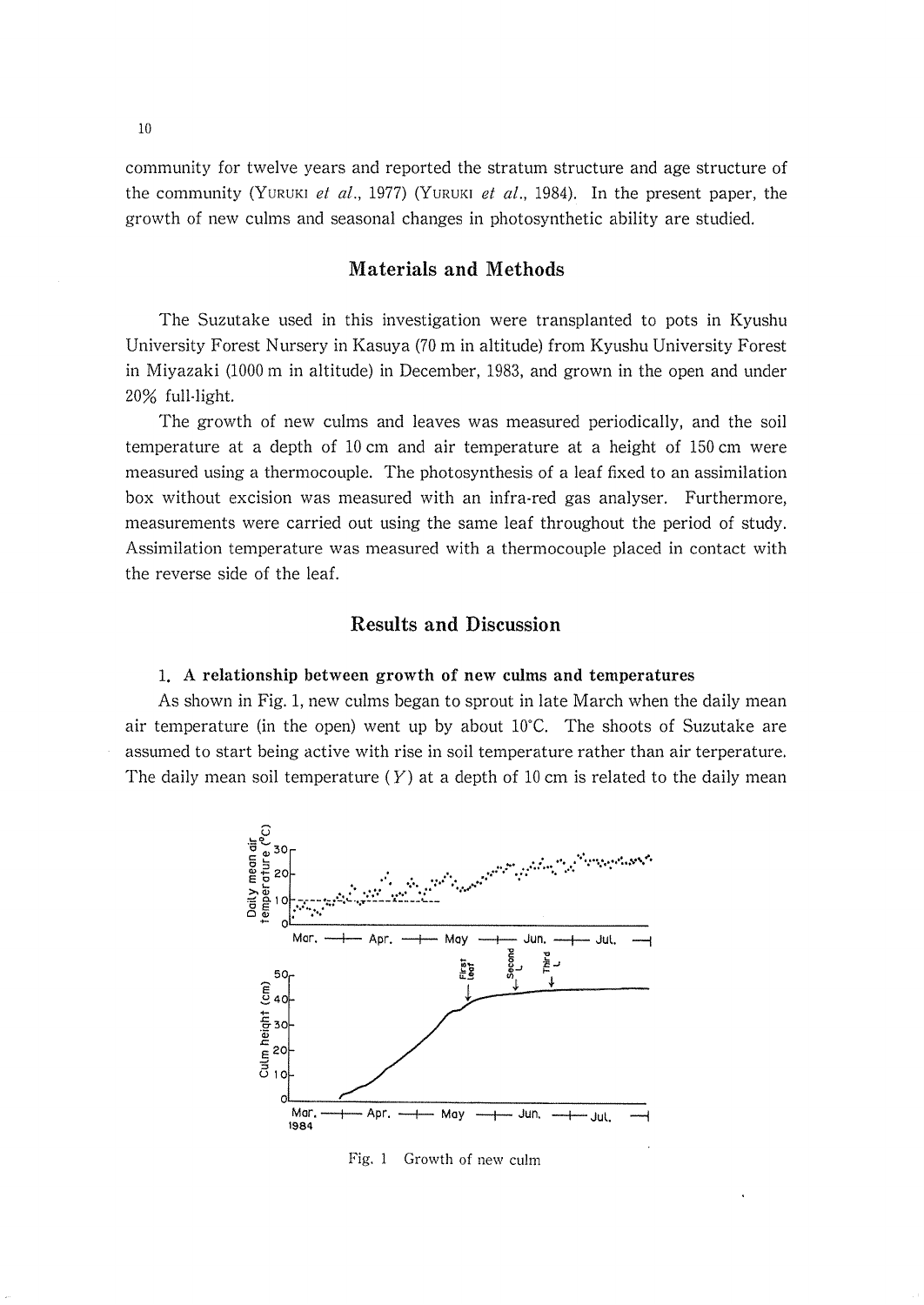九大演報 57, 1987

air temperature  $(X)$  at a height of 150 cm as follows:

 $Y = 0.2934 + 1.0157X$   $r = 0.9878$ 

Daily mean temperature : (daily maximum temperature+daily minimum temperature)/2

From this linear function, the daily mean soil temperature is about  $10^{\circ}$ C when the daily mean air temperature is 10°C. As previously reported (YURUKI *et al.*, 1977), we found new culms to appear when the daily mean air temperature rose to  $12\sim13^{\circ}C$  in a natural community. A natural Suzutake community is covered by an upper crown, being unlike the potted Suzutake, and thus the relation between air temperature and soil temperature in a community may differ from that in a pot. It was anticipated that the daily mean soil temperature would eventually rise to about 10°C with a daily mean air temperature of  $12^{\circ}$ C in a natural Suzutake community.

Several reports indicate a correlation between culm growth of Sasa species and temperatures. YOSHIDA (1950) found Kumaizasa (Sasa paniculata) to become physiologically active at a soil temperatures above 10°C. According to UEDA *et al.* (1958), the shoots of Kenezasa (*Pleioblastus pubescens*) began to emerge from the soil surface at a mean air temperature of about 17°C. Tokugawazasa (Sasa tokugawana) began to sprout in early May when the air temperature was about  $12^{\circ}C$  (SAKURAI, 1983b). The sprouting temperature of Suzutake is considered to be essentially the same as that of Kumaizasa and Tokugawazasa.

A new culm completes its elongation within two months following its appearance and it corresponds to the period of daily mean air temperature from  $10^{\circ}$ C to 25°C. New leaves begin to unfold after the completion of culm elongation. This phenomenon suggest that the leaf unfolding has a close relation to the culm development. During the initial stage, a leaf has a rolled letter-form and its development complete by ten days or more. A new culm has  $3\neg 4$  attached leaves under normal conditions. The



Fig. 2 The relationships between net photosynthesis and temperature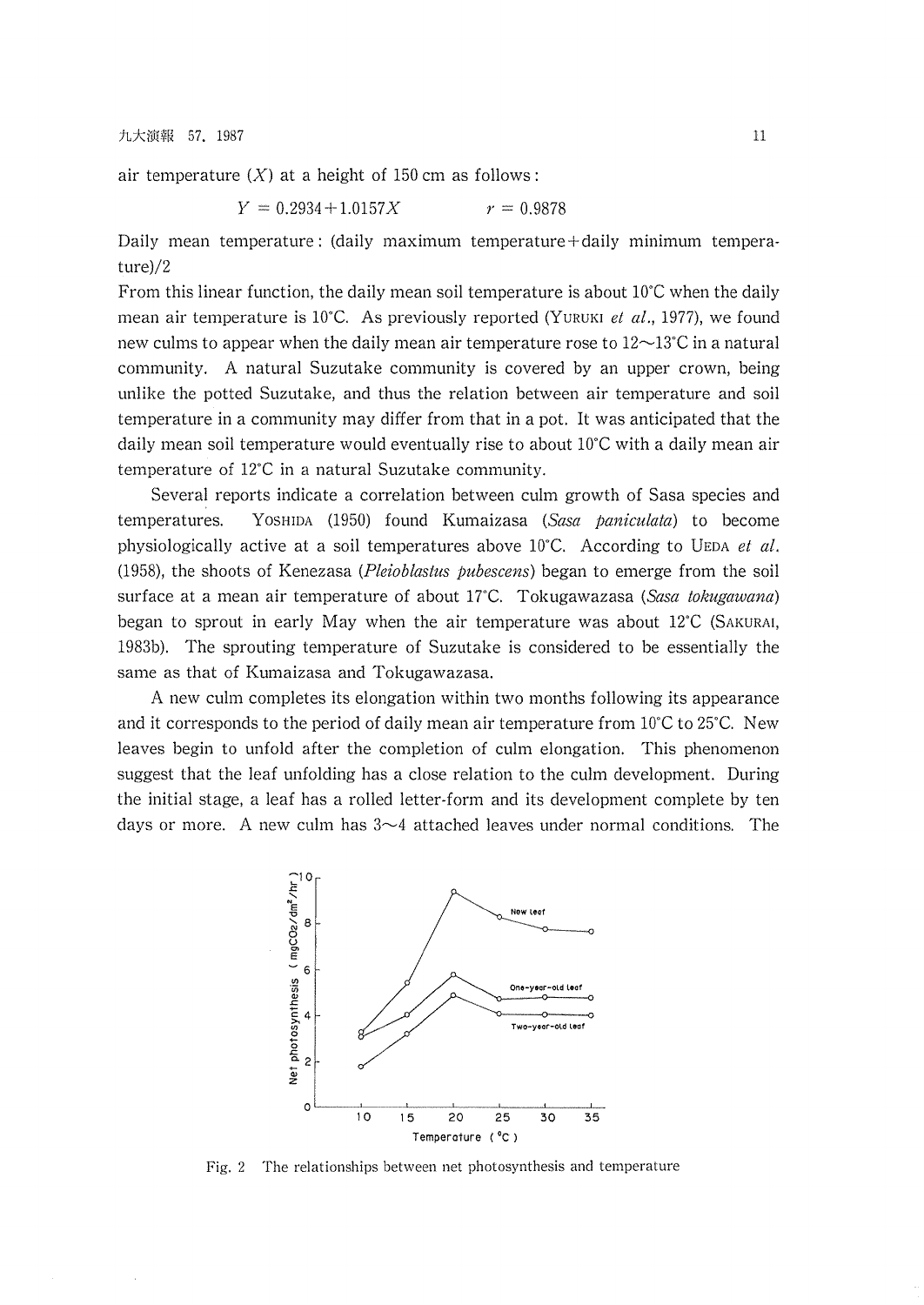unfolding of all leaves was noted to be complete in the present study within  $30\neg 50$  days following the first-leaf appearance. In regard to the unfolding season, no difference between the leaf of a new culm and that of an old culm was noted.

#### 2. **Photosynthetic ability**

The relations of photosynthetic ability to temperature and light intensity were investigated on the Suzutake grown in the open.

Fig. 2 shows the relation between temperature and photosynthesis. The maximum photosynthetic rate appeared at  $20^{\circ}$ C, irrespective of leaf age, and accordingly, the optimum temperature for the photosynthesis of Suzutake was noted to be at about  $20^{\circ}$ C. The optimum temperature of Suzutake is nearly equal to that of an upper tree (Fagus crenata) (HAN et al., 1978).

The relation between photosynthesis and light intensity is shown in Fig. 3. Photosynthesis was saturated at about 30 klux and more. Also, the light saturation point changed with growth. The photosynthetic ability of a new leaf rose rapidly within a short time following unfolding and in September it was higher than that in July. As shown in Fig. 2 and 3, a new leaf had higher photosynthetic ability than an old leaf. Also, photosynthetic ability decreased with leaf age. The photosynthetic ability of Suzutake was nearly equal to that of *S, kurilensis* (OHSHIMA, 1961c).

Fig. 4 shows seasonal changes in the photosynthetic ability of a new leaf. This ability increased rapidly after the unfolding and became higher than that of old leaves within a short time. This characteristic tendency was noted particularly in the leaf unfolded in 1986. Furthermore, the high photosynthetic ability continued until the beginning of December, followed by a rapid decrease. WAKASUGI (1985) also founded this ability in Mosochiku (Phyllostachys heterocycla var. pubesscens) to decrease rapidly after reaching its highest value in December. Judging from changes in daily minimum



Fig. 3 'The relationships between net photosynthesis and light intensity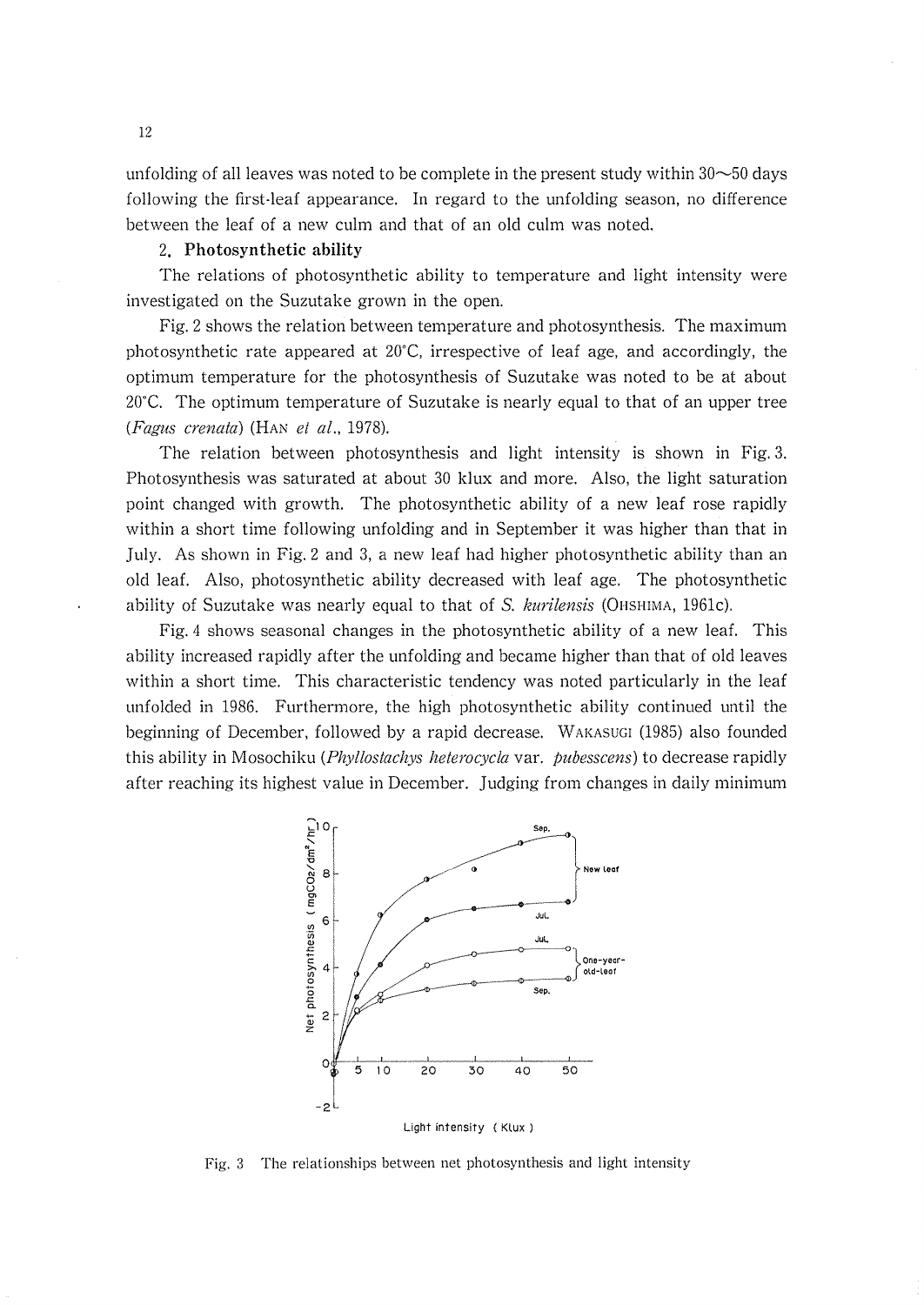

Fig. 4 Seasonal changes of photosynthetic ability



Light intensity (Klux )

Fig. 5 Comparison between shade leaf and sun leaf

Ang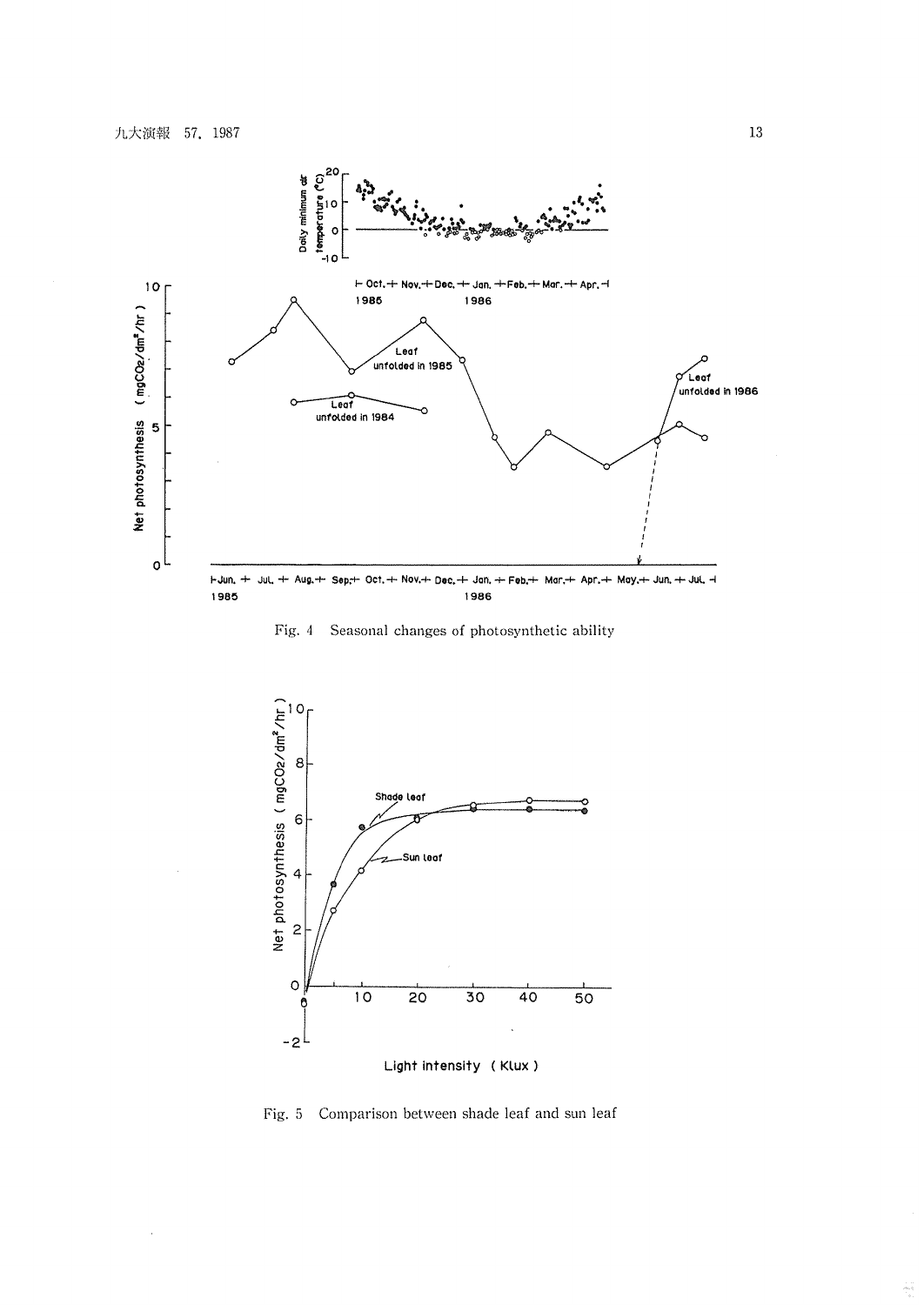temperature, it is obvious that photosynthetic ability decrease rapidly when the daily minimum temperature falls below  $0^{\circ}$ C. Even with a rise in temperatures again in the spring, the decreased photosynthetic ability hardly recovers. Thus, the decline in photosynthetic ability in a new leaf appears to be related to a cold wave. It is generally known that when Sasa leaves are exposed to a dry, chilly wind, their peripheral parts wither and become in white. The new leaves which had been completely green at an early growth stage, fade slightly white during the first winter season. Possibly, such damage give influence on physiological activity of leaves.

Suzutake is a main constituent species of the undergrowth of Japanese beech *(Fagus crenata)* forests and usually grows in a fairly poorly lighted environment. Thus, Suzutake may be a shade-enduring plant. AGATA (1976) found Suzutake to photosynthesize efficiently under conditions of poor light. In the present study, Suzutake was raised under 20% full-light and the photosynthetic ability of a shade leaf was compared with that of a sun leaf. As shown in Fig, 5, at high light intensities, the photosynthetic ability of a shade leaf was esentially the same as that of a sun leaf. However, the photosynthetic ability of a shade leaf was noted to be higher than that of a sun leaf at low light intensities. This is also an evidence that Suzutake is a shade-enduring plant.

#### **References**

- AGATA, W. and KUBOTA, F. (1976) : Effects of light intensity on the distribution of *Sasa nipponica* and *S. purpurascens.* Bull. Grassl. Ecol. Res. Gr., 15: 38~44 (in Japanese)
- AGATA, W., TSUCHIYA, M. and OKA, M. (1978) : Biomass of *Sasa nipponica* community at Mt. Sefri. Bull. Grassl. Ecol. Res. Gr.  $17: 15{\sim}20$  (in Japanese)
- AGATA, W. and KAMATA, E. (1979): Ecological characteristic and dry matter production of some native grasses in Japan I. Annual growth pattern of *Sasa nipponica* community. J. Japan. Grassl. Sci. **25** : 103-109
- HAN, S. and SUZAKI, T. (1978): Studies on the production and consumption of assimilates of trees (I) Effects of temperature on Japanese beech (Fagus crenata Blume) seedlings. 31th Mtg. Kyushu Br. Jap. For. Soc.:  $111 \sim 112$  (in Japanese)
- KAWAHARA, T. and SATO, A. (1977a): Studies on Sasa communities (I) On the seasonal change of biomass and the litter fall of *Pleioblastus chino.* J. Jap. For. Soc. 59: 225~227 (in Japanese)
- KAWAHARA, T., SATO, A. and TADAKI, Y. (1977b): ibid. (II) Seasonal changes of biomass and productive structure of *Slcsn ~zi/)/)o??ico.* J. Jap. For. Soc. **59** : 253-254 **(in** Japanese)
- KAWAHARA, T. and TADAKI, Y. (1978) : ibid. (III) Relationships between light intensity and biomass of *Sasa nipponica.* J. Jap. For. Soc.  $60: 244 \sim 248$  (in Japanese with English summary)
- OHSHIMA, Y. (1961a) : Ecological studies of Sasa Communities I. Productive structure of some of the *Sasa* communities in Japan. Bot. Mag. Tokyo 74: 199~210
- OHSHIMA, Y. (1961b) : ibid. II. Seasonal variations of productive structure and annual net production in *Sasa* Communities. Bot. Mag. Tokyo 74: 280~290
- OHSHIMA, Y. (1961c) : ibid. III. Photosynthesis and respiration of Sasa kurilensis. Bot. Mag. Tokyo 74 : 3119-356